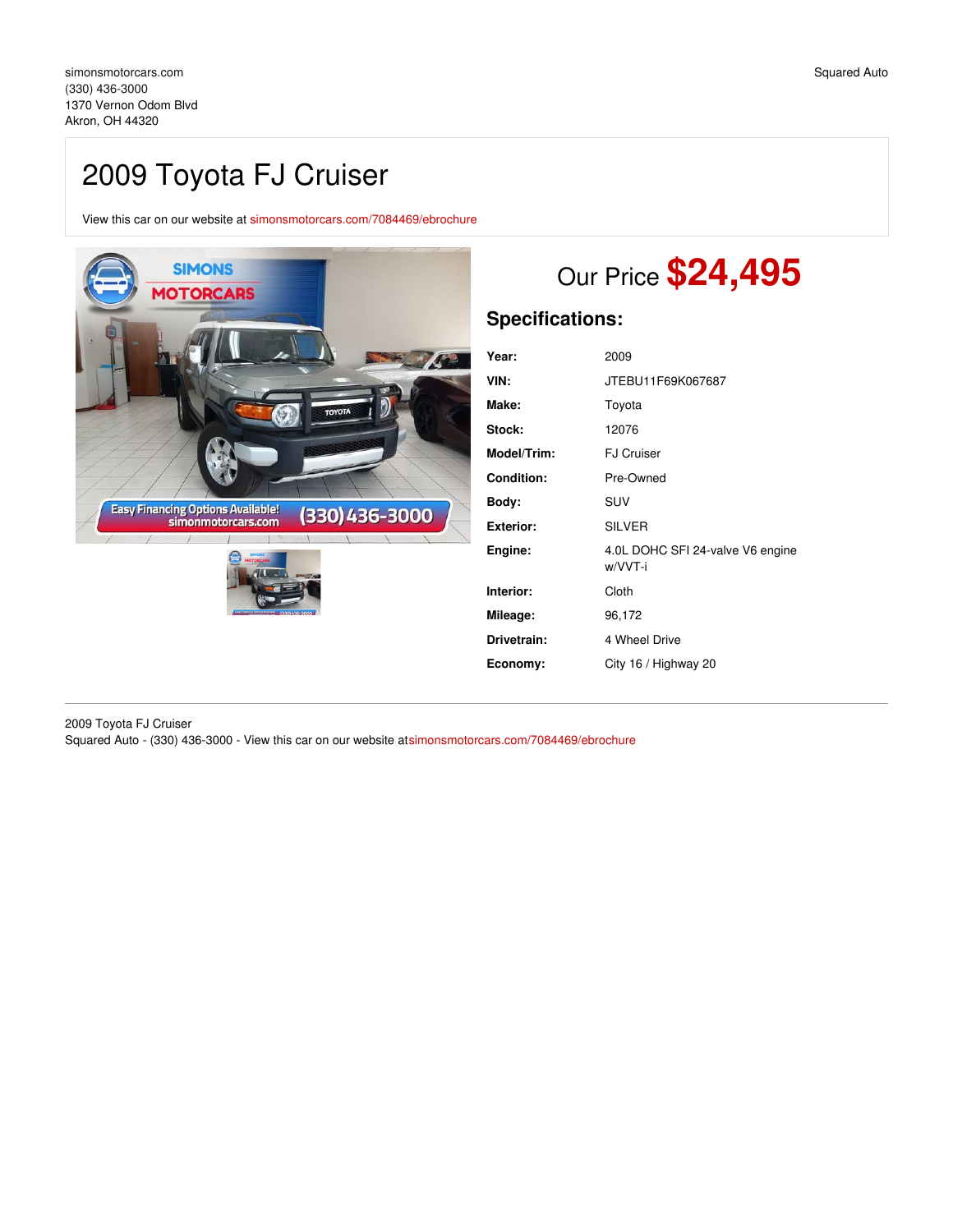

2009 Toyota FJ Cruiser Squared Auto - (330) 436-3000 - View this car on our website a[tsimonsmotorcars.com/7084469/ebrochure](https://simonsmotorcars.com/vehicle/7084469/2009-toyota-fj-cruiser-akron-oh-44320/7084469/ebrochure)